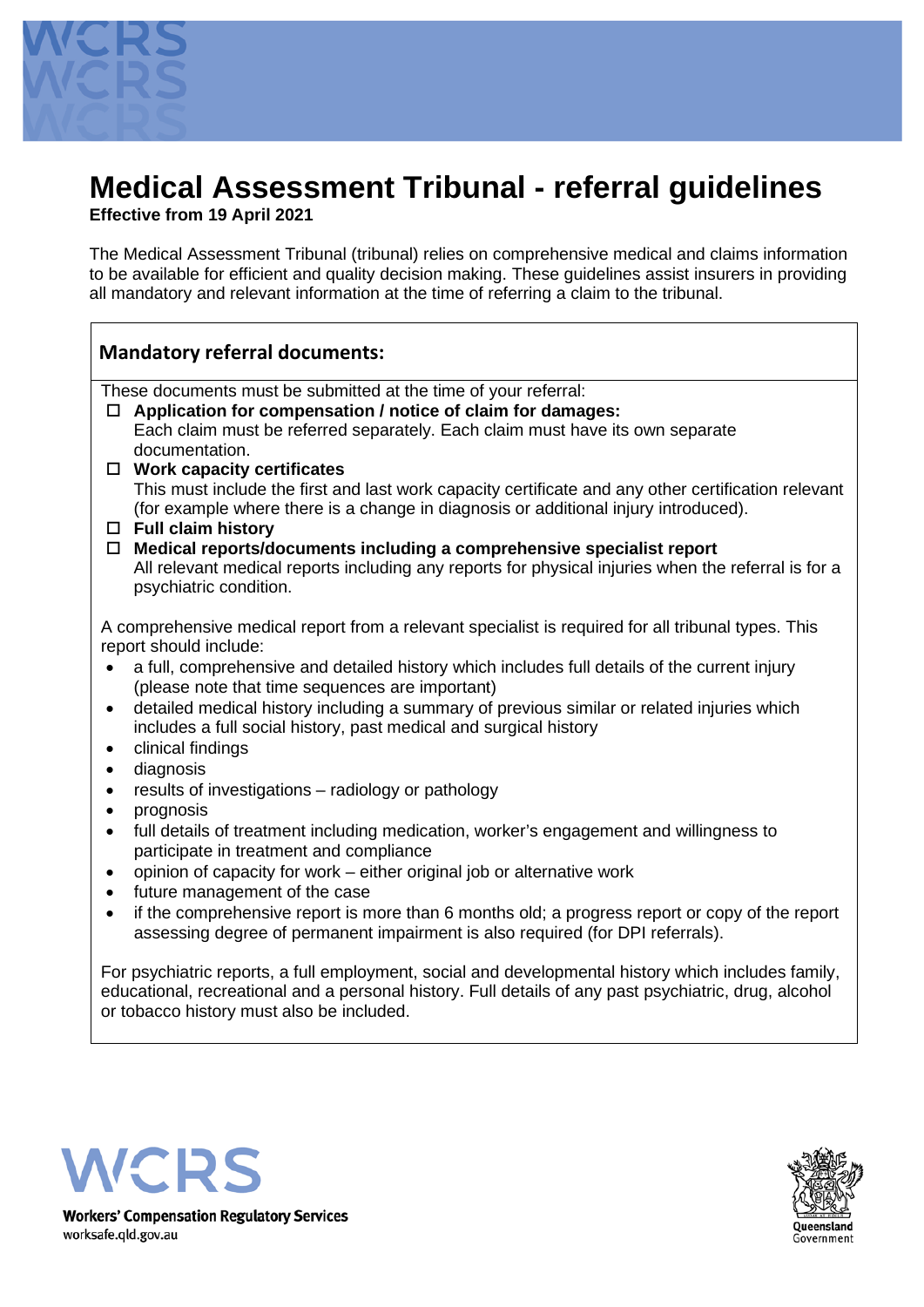## **Other relevant documents:**

#### **Other relevant documents:**

These documents must also be submitted at the time of your referral (if relevant):

- □ All relevant allied health reports
- $\Box$  Post-operative report for any physical injuries involving surgery
- $\Box$  Relevant hospital / GP records that relate to the injury being referred or a previous similar injury
- $\Box$  Return to work details including dates and full details of suitable duties and host employment programs. This can be in the form of a suitable duties plan or relevant case notes.
- $\Box$  Copies of all previous similar claims which includes mandatory documents noted above and relevant medical reports
- $\Box$  Notice of assessment and claimant's response
- Reasons for decision from both insurer and Workers' Compensation Regulatory Services
- $\Box$  Relevant factual information e.g. investigation reports, witness statements (required for undetermined claims only).

If you don't have these documents, don't send the referral. To avoid cancellation, only send when all information is available to file.

### **Process for invalid or incomplete referrals**

A referral will be considered invalid or incomplete and will be immediately cancelled if:

- mandatory referral documents were not provided at the time of submitting the referral
- the Notice of assessment (NOA) is incomplete or not valid and requires re-issue (for example all injuries not assessed, scarring not assessed, incorrect injury description)
- there is an unaccepted injury that requires determination and/or assessment by the insurer
- a comprehensive specialist report from either an independent medical examiner or treating practitioner has not been provided and/or, if the comprehensive report is more than six months old, a progress report or updated information has not been provided
- the worker is not yet three months post-surgery
- the two-year drop down rate has not been assessed and/or provided to the worker and agreement cannot be reached between the worker and insurer.

## **Process for referrals requiring further information and/or clarification**

The insurer will be notified in writing if a referral requires a minor correction, clarification or is missing a relevant document that is already available. If the information is not received within five (5) business days, the referral will be cancelled and a new referral will need to be submitted with this additional relevant information by the insurer.